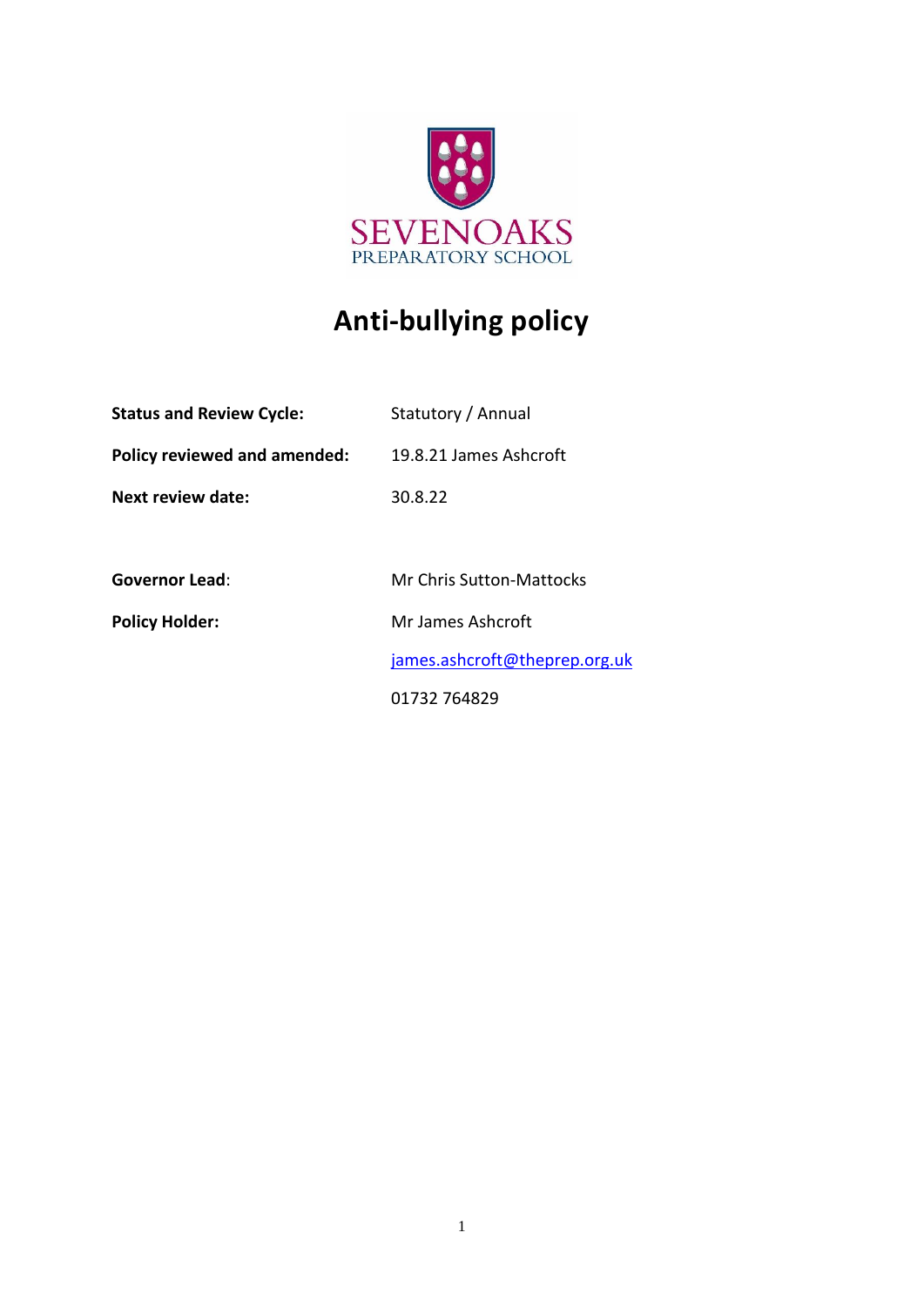# **PURPOSE**

The governing body values the good relationships fostered by the school, and expects that every allegation of bullying will be taken seriously. Some experts say that a child should be treated as being bullied simply because he/she says that they are and until proven otherwise. The governors consider that this is the attitude that this school should adopt. It is better this way round than to tell pupils 'not to be so sensitive'.

All staff, pupils and parents should be aware of the negative effects that bullying can have on individuals and the school in general, and should work towards ensuring that pupils can work in an environment without fear.

Bullying is unacceptable in this school and will not be tolerated and bullying on the basis of protected characteristics is taken particularly seriously. The School also recognises that because of the verdicts in bullying cases it must take note of bullying perpetrated outside school which spills over into the school. The School will do what is reasonably practicable to eliminate any such bullying.

#### **AIMS**

- to draw up, keep up to date and implement an effective anti-bullying strategy
- to demonstrate that the school takes bullying seriously and that it will not be tolerated;
- to take measures to prevent all forms of bullying in the school and on off-site activities;
- to support everyone in the actions to identify and protect those who might be bullied;
- to demonstrate to all that the safety and happiness of pupils is enhanced by dealing positively with bullying;
- to promote an environment where it is **not** an offence to tell someone about bullying;
- to promote positive attitudes in pupils (including assertiveness training).

#### **DEFINITION OF BULLYING**

Bullying is repeated over time and intentionally hurts another pupil or group physically or emotionally and is often motivated by prejudice against particular groups, for example, on grounds of race, religion, culture, sex, gender, homophobia, special educational needs and disability, or because a child is adopted or is a carer – it may occur directly or through cyber-technology (social websites, mobile phones, text messages, photographs and email).

The school does understand that a single incident may not have been 'repeated over a period of time' but will make an appropriate record in order to assist the school to spot patterns and to ensure the single incident does not become the first in a series.

Bullying is taken extremely seriously, both physical and emotional (which may cause psychological damage).

According to 'Kidscape':

- it involves aggression (deliberate) and unequal power relationship; and
- it results in pain and distress and is persistent.

#### **RESPONSIBILITIES**

The 'nominated governor' will liaise with the Chair, the Head and/or the Head of Pre-Prep overall antibullying strategies, and individual cases where appropriate.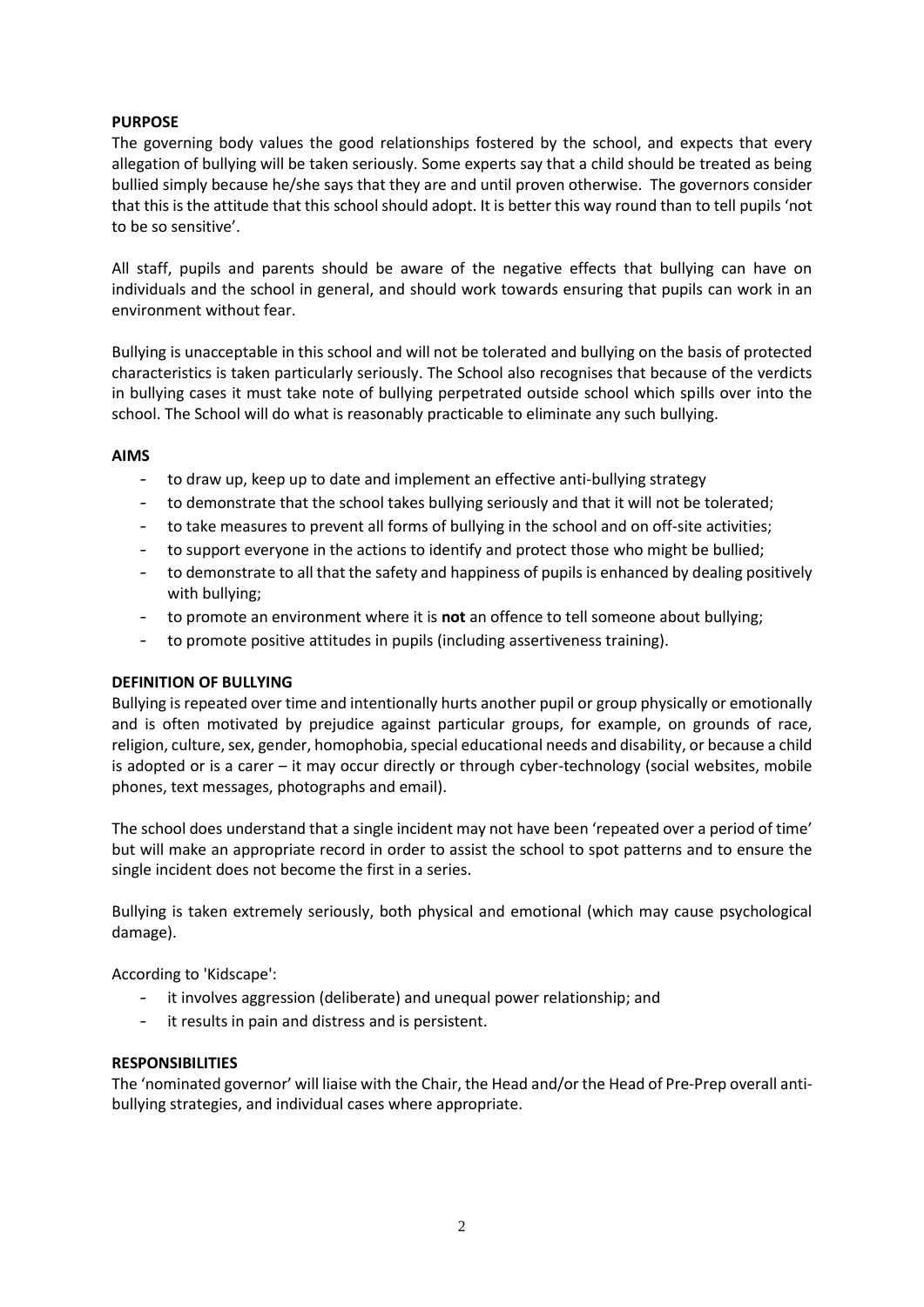The governing body will discuss, review and endorse agreed strategies on the initiative of the 'nominated governor', and in any case will discuss the Head's annual report on the working of this policy.

The Head has a legal duty under the School Standards and Framework Act 1998 to draw up procedures to prevent bullying among pupils.

The Head will:

- ensure that all staff have an opportunity of discussing strategies and reviewing them;
- determine the strategies and procedures;
- discuss development of the strategies with the Senior Management Team (SMT);
- ensure appropriate training is available;
- ensure that the procedures are brought to the attention of all staff, parents and pupils;
- report annually to the governing body;
- consider liaising with the nominated governor.

Deputy Head and Pre-Prep Deputy Head will:

- be responsible for the day-to-day management of the policy and systems;
- ensure that there are positive strategies and procedures in place to help both the bullied and bullies;
- keep the Head informed of incidents;
- arrange relevant staff training;
- determine how best to involve parents in the solution of individual problems;
- make a termly report to the Head.

Form Teachers and Subject Teachers will:

- be responsible for liaising with the Deputy Head and Pre-Prep Deputy Head over all incidents involving pupils in their form / class;
- be involved in any agreed strategy to achieve a solution;
- take part in the anti-bullying programme in the PSHEe SOW.

#### All Staff will:

- know the policy and procedures;
- be observant and to ask pupils what is happening to them;
- deal with incidents according to the policy;
- never let any incidence of bullying pass by unreported, whether on-site or during an off-site activity; and
- participate in the PSHEe SOW.

#### **Anti-bullying education in the curriculum**

The school will raise the awareness of the anti-social nature of bullying through a PSHEe SOW, school assemblies, projects, drama, stories, literature, with discussion of differences between people and the importance of avoiding prejudice-based language. The Prefect Team should be particularly well supported in this area, as well as teachers' use of Form Periods and Circle Time and be planned into the programmes of study as appropriate.

the Deputy Head is responsible for initiating and developing, with appropriate colleagues, an anti-bullying programme as part of the PSHEe SOW.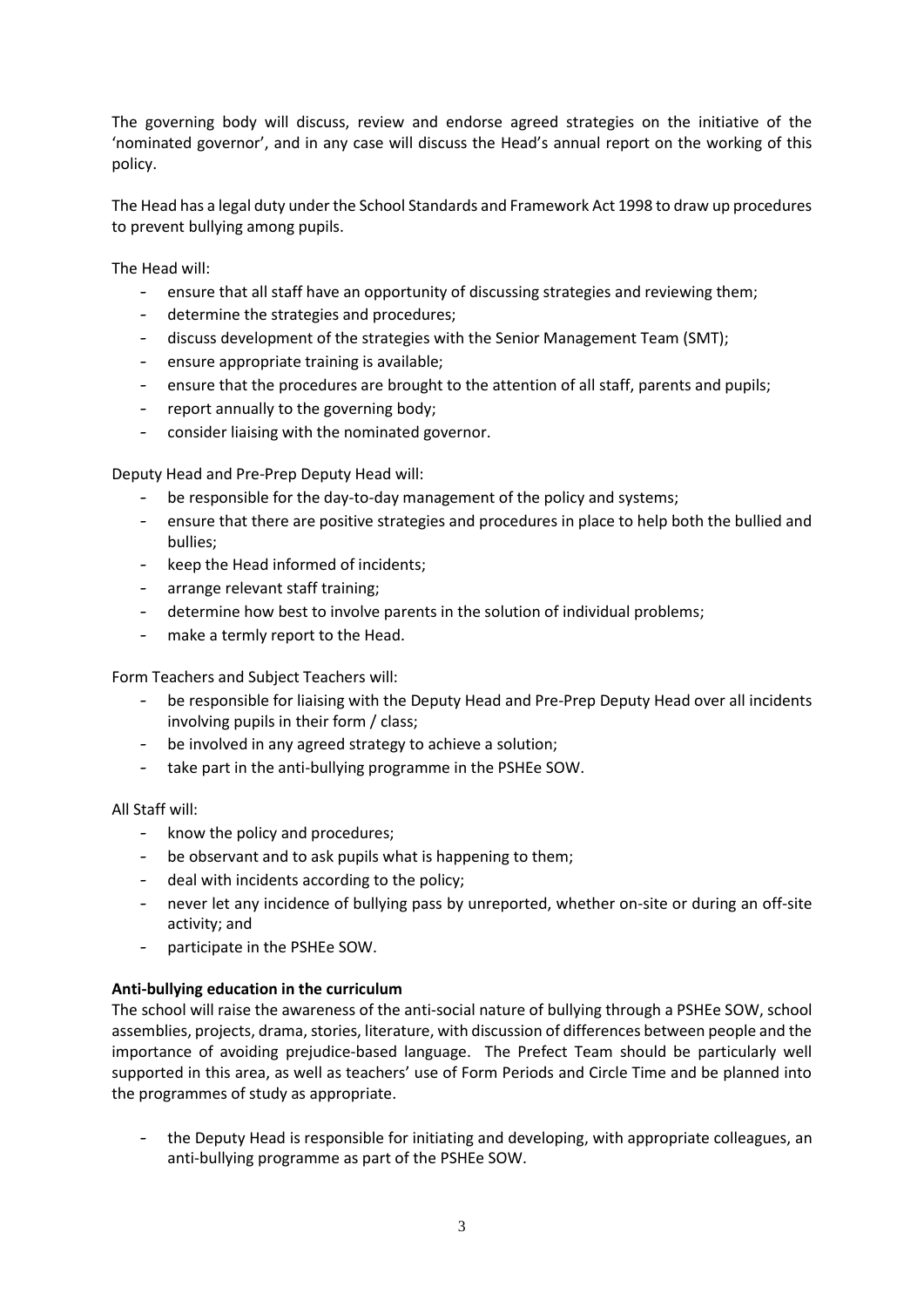- Heads of Department / Curriculum Coordinators are responsible for introducing anti-bullying material in their programmes of study as appropriate

Changing the attitude and behaviour of bullies will play a major part in the strategies used by the school.

#### **Staff training**

The Head is responsible for raising awareness of staff through training, so that the principles of the school policy are understood, legal responsibilities are known, action is defined to resolve and prevent problems, and sources of support are available. This will include anti-bullying strategies along with information regarding the instance of ASD, pupils on the Autistic Spectrum or with any other disabilities. Specialised skills to understand the needs of their pupils, including those with special educational needs or disabilities, and lesbian, gay, bisexual and transgender (LGBT) pupils could involve specific training as necessary.

# **Procedures**

How is bullying shown?

It can be:

- physical
- verbal
- social or psychological
- cyber bullying
- often an inter-relationship between classes/groups

It is essential that we report bullying, including cyber-bullying and bullying outside school. The Deputy Head (Designated Safeguarding Lead), Head of Pre-Prep and Head will determine the threshold for reporting a bullying issue to external agencies (such as police/children's social care), and records are kept to evaluate the effectiveness of the approach adopted or to enable patterns to be identified; note, a bullying incident should be treated as a child protection concern when there is reasonable cause to believe that a child is suffering or likely to suffer significant harm.

#### **Signs of bullying**

Pupils who are being bullied may show changes in behaviour, e.g. becoming shy and nervous, feigning illness, taking unusual absences or clinging to adults. There may be changes in work patterns, a lack of concentration, or truancy.

Staff should be aware that these signs may also be consistent with other problems such as abuse (physical or sexual) or may simply be a transient phase and symptomatic of nothing in particular.

All staff should also be aware of these possibilities and to report promptly any suspicions of bullying to the Deputy Head or Head of Pre-Prep.

Pupils will be encouraged to report incidents of bullying.

Form Teachers and PSHEe teachers will include anti-bullying training in their programmes.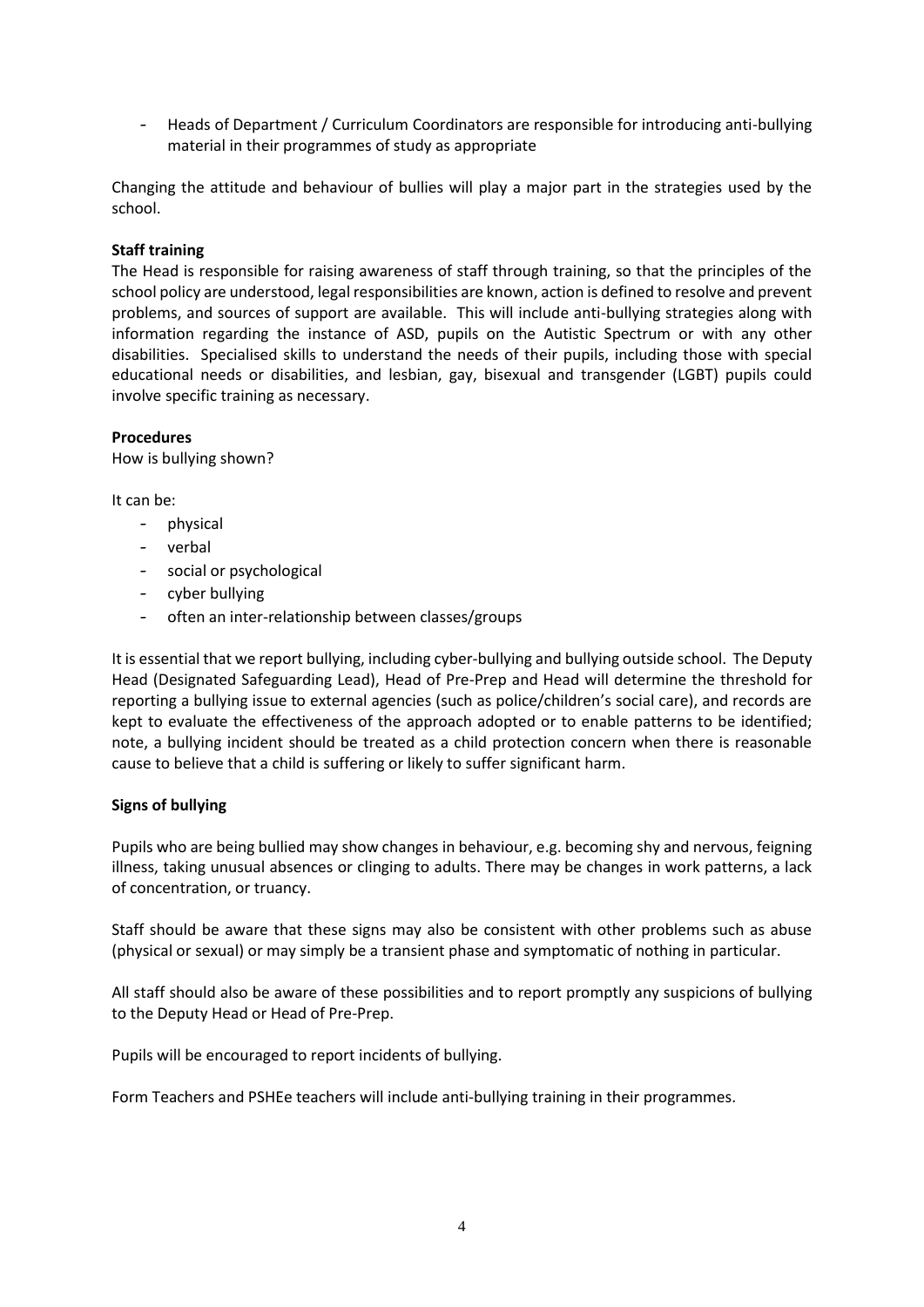# **Cyberbullying**

The definition is described on the website [http://www.cyberbullying.org](http://www.cyberbullying.org/) as follows:

*"willful and repeated harm inflicted through the use of computers, cell phones, and other electronic devices"*

Cyberbullying can involve social networking sites, like Facebook and Snapchat, emails and smart/mobile phones, used for SMS messages and as cameras.

Preventative measures at Sevenoaks Prep School (Online safety policy)

*Cyberbullying (along with all other forms of bullying) of any member of the school community will not be tolerated. Full details are set out in this school's policy on Anti-bullying and Behaviour. Removal of the internet licence will follow along with any appropriate action deemed necessary. Reports of abuse will be recorded and sites such as ThinkUKnow or Childline recommended. (See Acceptable Use Policies.)*

Advice for parents on Cyber-Bullying can be found at:

*[https://www.gov.uk/government/uploads/system/uploads/attachment\\_data/file/444865/Advice\\_fo](https://www.gov.uk/government/uploads/system/uploads/attachment_data/file/444865/Advice_for_parents_on_cyberbullying.pdf) [r\\_parents\\_on\\_cyberbullying.pdf](https://www.gov.uk/government/uploads/system/uploads/attachment_data/file/444865/Advice_for_parents_on_cyberbullying.pdf)*

At Sevenoaks Prep School we:

- report any indication of inappropriate use of technology or cyberbullying immediately to the Deputy Head (DSL) or in his absence the Online Safety officer
- expect all pupils to adhere to its Internet Acceptable Use Policy (AUP) terms and advice
- issues all pupils with an Acceptable Use Policy following training during Computing and Digital Creativity lessons which can be revoked at any stage
- may impose sanctions for the misuse, or attempted misuse of the Internet
- issues pupils from Year 5 with their own personal school email address. (Access to external sites such as 'Hotmail' is not permitted.)
- adhere to th[e BECTA guidelines](http://www.mmiweb.org.uk/publications/ict/Advice_Class%20Assts.pdf) regarding e-Teaching and the Internet
- offer guidance on the safe use of social networking sites and cyber bullying in PSHEe and Computing and Digital Creativity lessons
- offer guidance on keeping names, addresses, passwords, mobile phone numbers and other personal details safe
- do not permit mobile phones in school however, we may ask pupils to have mobile phones when on a school / residential trip/Saturday school. If a child travels to school independently then they are allowed a phone to be carried with them but must hand in the device to the school secretary on arrival where they will sign the phone in and then out again at the end of the school day.

#### The Witnesses or bystanders

When a bullying incident occurs, there are typically witnesses or bystanders that have different roles to play. These include:

- **reinforcers** who give positive feedback to the bully, perhaps by smiling or laughing, liking an online message or post or sharing an online message or post, providing an audience
- **outsiders** who stay back, stay silent and thereby condone the bullying behaviour
- **defenders** who take action to stop bullying when they see it occurring.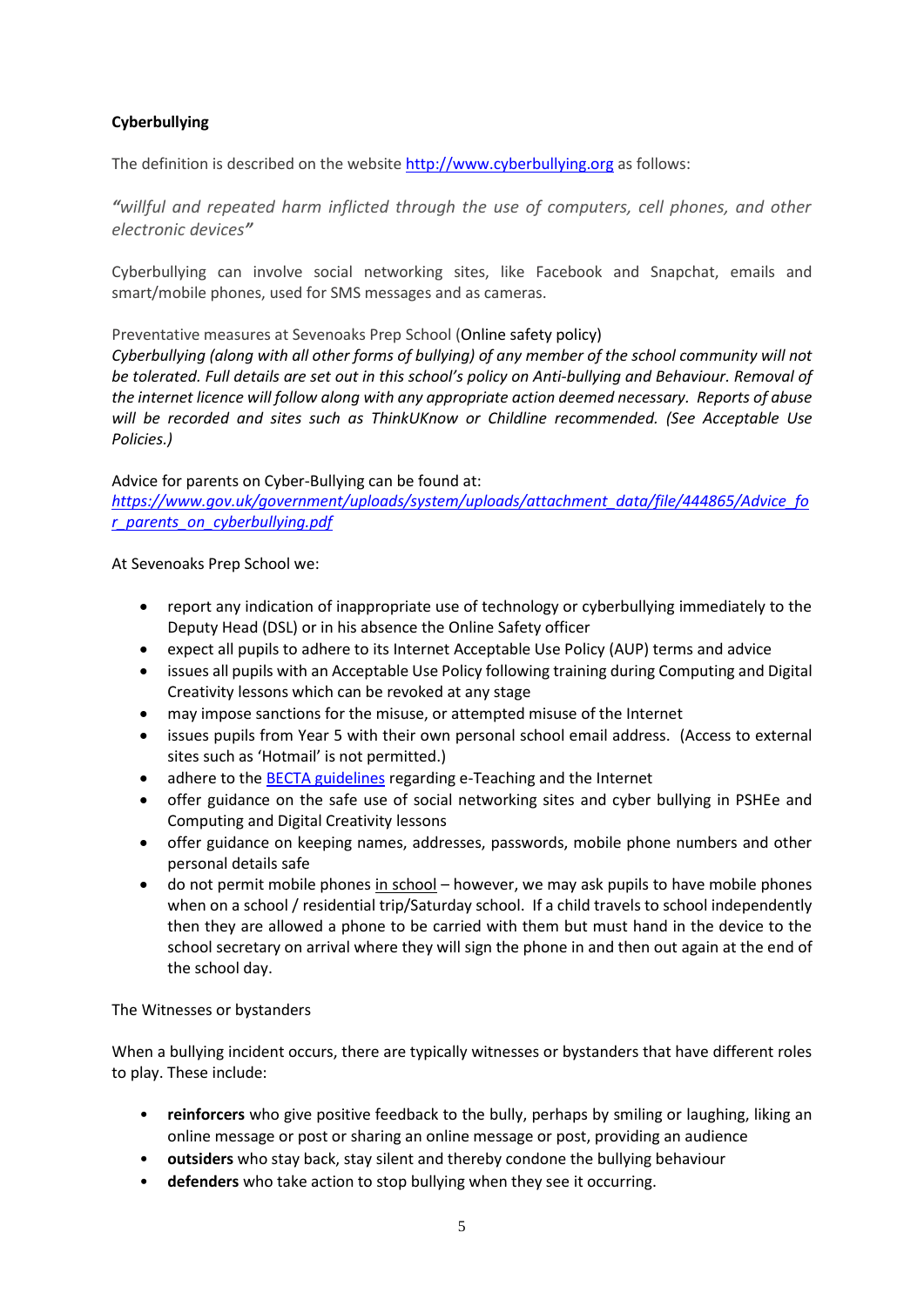The barriers that prevent children from taking action to defend another are complicated, but may include:

- concern for their own safety
- concern that they may become the next victim
- fear that they may make matters worse
- fear of getting involved and of consequent blame
- bystander effect (or Genovese syndrome). This is a social psychological phenomenon where people are less likely to help someone if others are present.
- a culture of silence (e.g. reluctance to be seen as a 'snitch' or 'grass')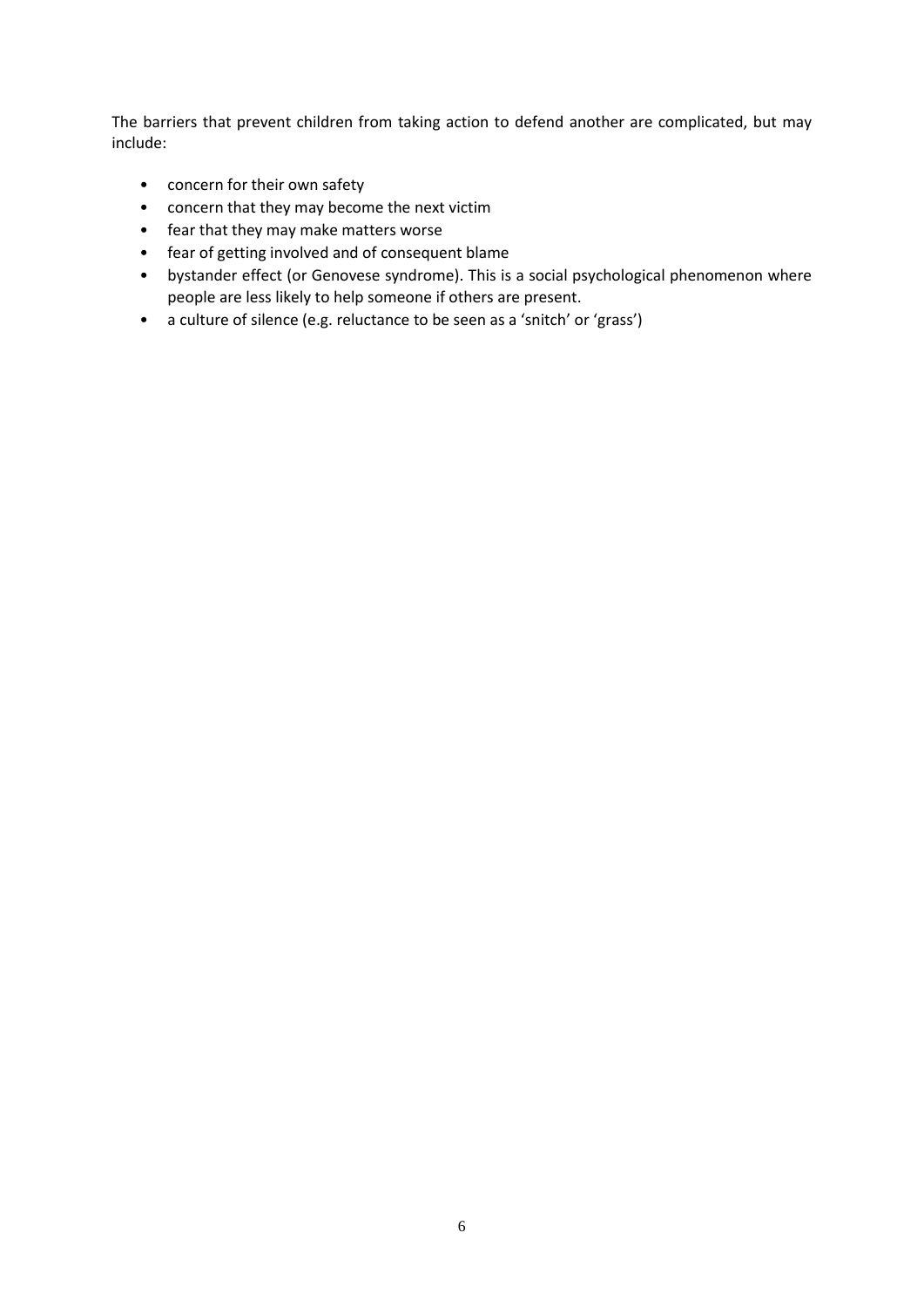# **How to deal with a report of bullying**

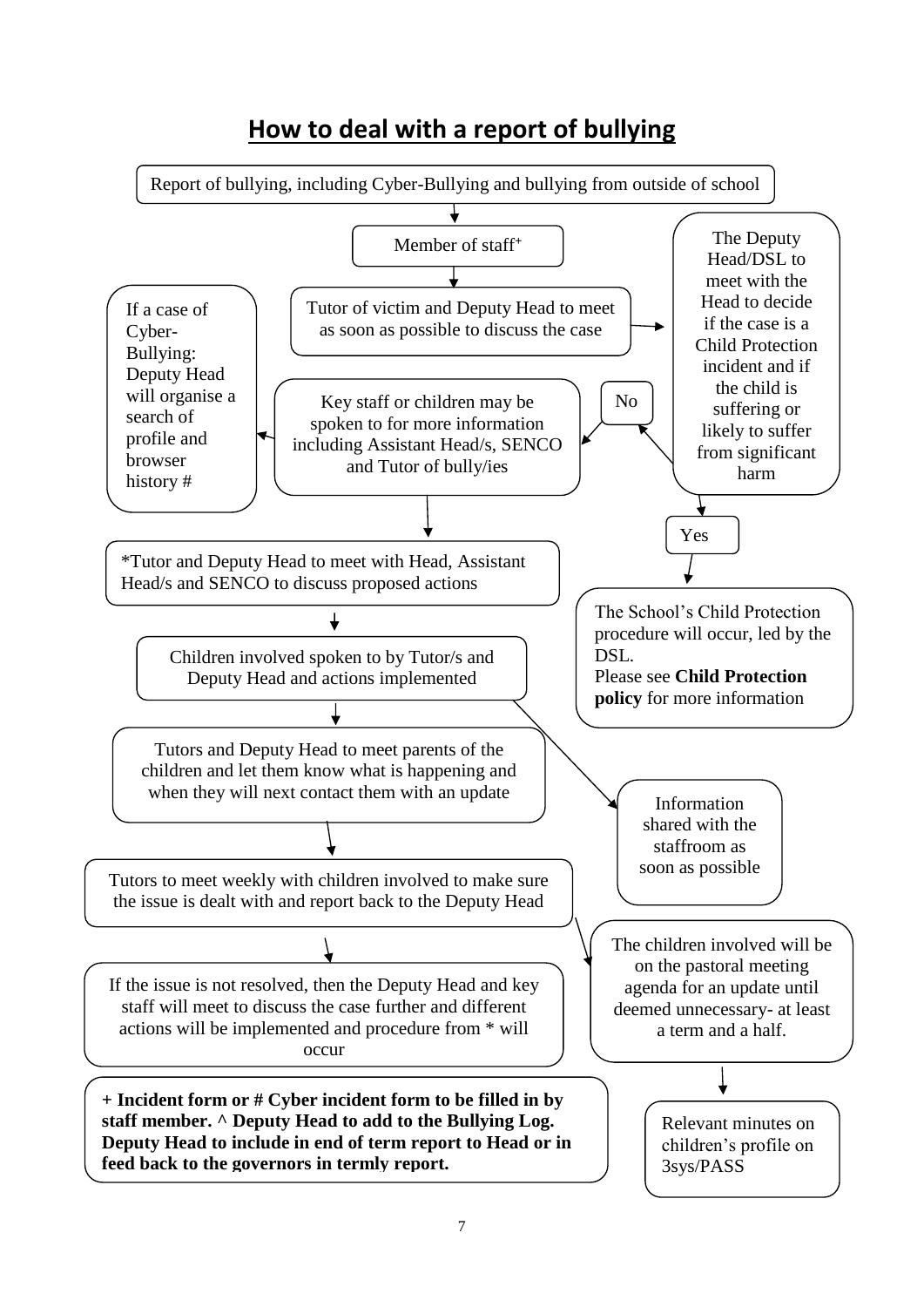

# **How to deal with a report of bullying (Pre-Prep)**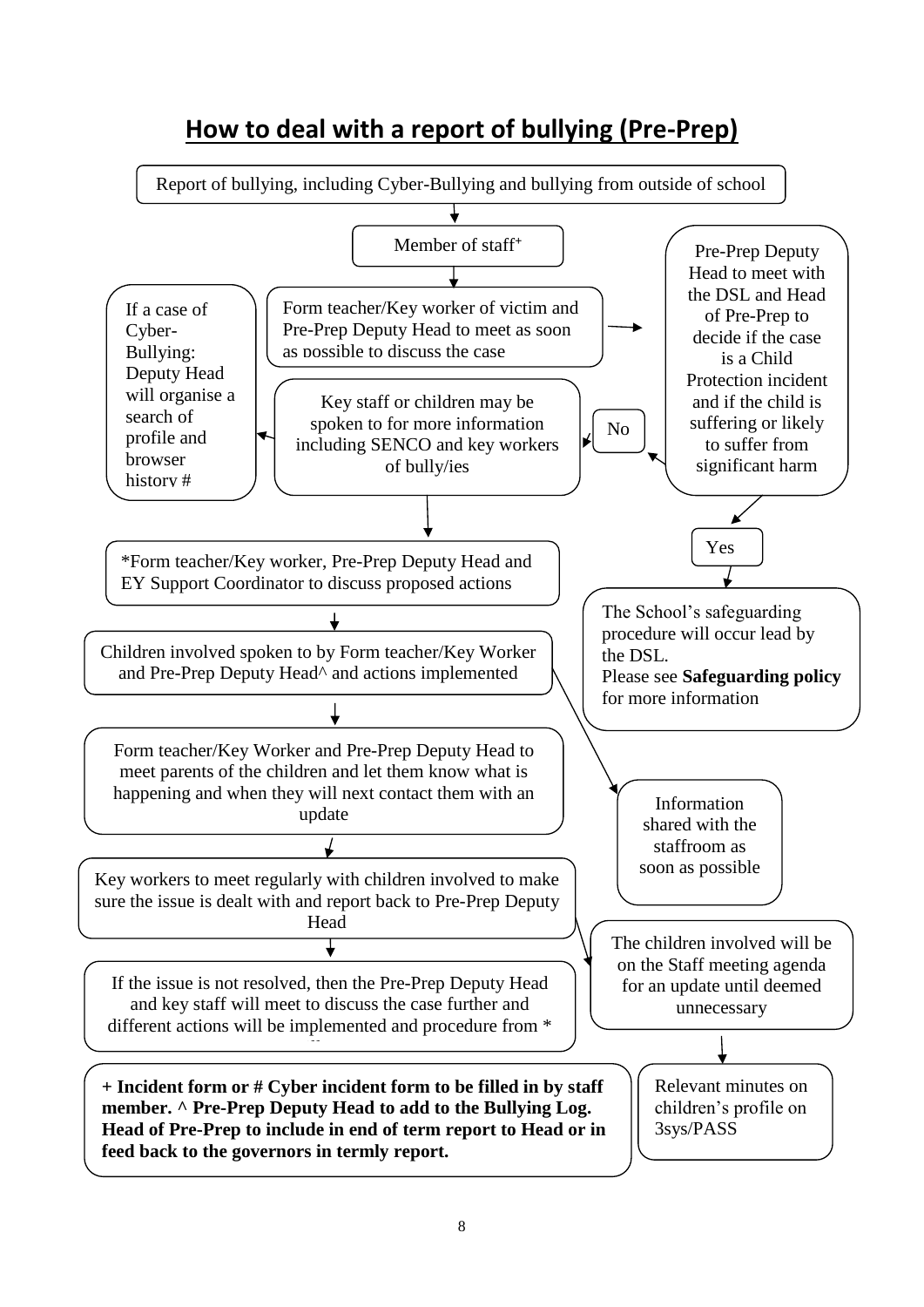# **REPORTING AND RECORDING**

All incidents must be reported as follows:

- Staff will be asked to fill in a '**Record of Incident Form'** which can be found on the school system in the Staff Area under SAFEGUARDING: INCIDENT FORMS
- The Deputy Head will keep a log of events in the Bullying log
- This may be cross referenced to the **Serious Sanctions log** and **Safeguarding log** in consultation with the DSL, Head of Pre-Prep and Head
- In cases of cyber-bullying the member of staff made aware will follow the previous flowcharts.

# **BULLIED PUPILS**

Staff who deal with pupils who have been bullied must always offer reassurance. Pupils who have been bullied will be given support determined by the Deputy Head, Assistant Heads or Head of Pre-Prep, in consultation with the pupil and their parents.

#### **SAFEGUARDING PUPILS WITH ASPERGER'S SYNDROME OR THOSE ON THE AUSTISTIC SPECTRUM**

Pupils diagnosed as on the Autistic Spectrum, by the very nature of the condition, may present as a 'bully' themselves. Careful guidance is necessary in these circumstances, through staff and pupil training and guidance for the individual pupil.

- The Buddy System: develop a 'circle of friends' a group of six to eight children who volunteer to support and include the pupil with an ASD. This can be a positive experience for both the pupil in question and the circle, who will learn to understand, support and appreciate someone with a disability. The circle could take part in social skills sessions with the pupil with an ASD or work with them in group tasks. They could sit with them at lunchtime and include them in games in the playground. As there are six to eight children in the group it shouldn't become a burden for the individual group members, and it may be that the class decides to rotate members of the group on, say, a fortnightly basis.
- Designate an area of the playground for 'quiet play' or allow break-time access to specific rooms, such as the Library, in the school building. As most children with an ASD have sensory sensitivities, a noisy, chaotic playground can feel overwhelming. They may prefer to retreat to a quiet space by themselves to unwind from the pressures of their day. Because such physically isolated spaces can be a target for bullies, staff supervision would be needed to make sure that these spaces are safe.
- Create structure at break times. Children with an ASD respond best to structure, so they can find the unstructured nature of break times very challenging. If certain areas of the playground are designated for specific activities (for example, ball play, skipping, hopscotch), pupils with an ASD might find it easier to take part in one of these, or to avoid areas they find overwhelming. Also, other children will be less likely to bully if they are not bored in the playground.
- If necessary, allocate a designated person to increase supervision.
- Assign specific seating positions to some children. During classes and at lunchtime, the pupil with an ASD could be seated near to children who are more likely to include them. Any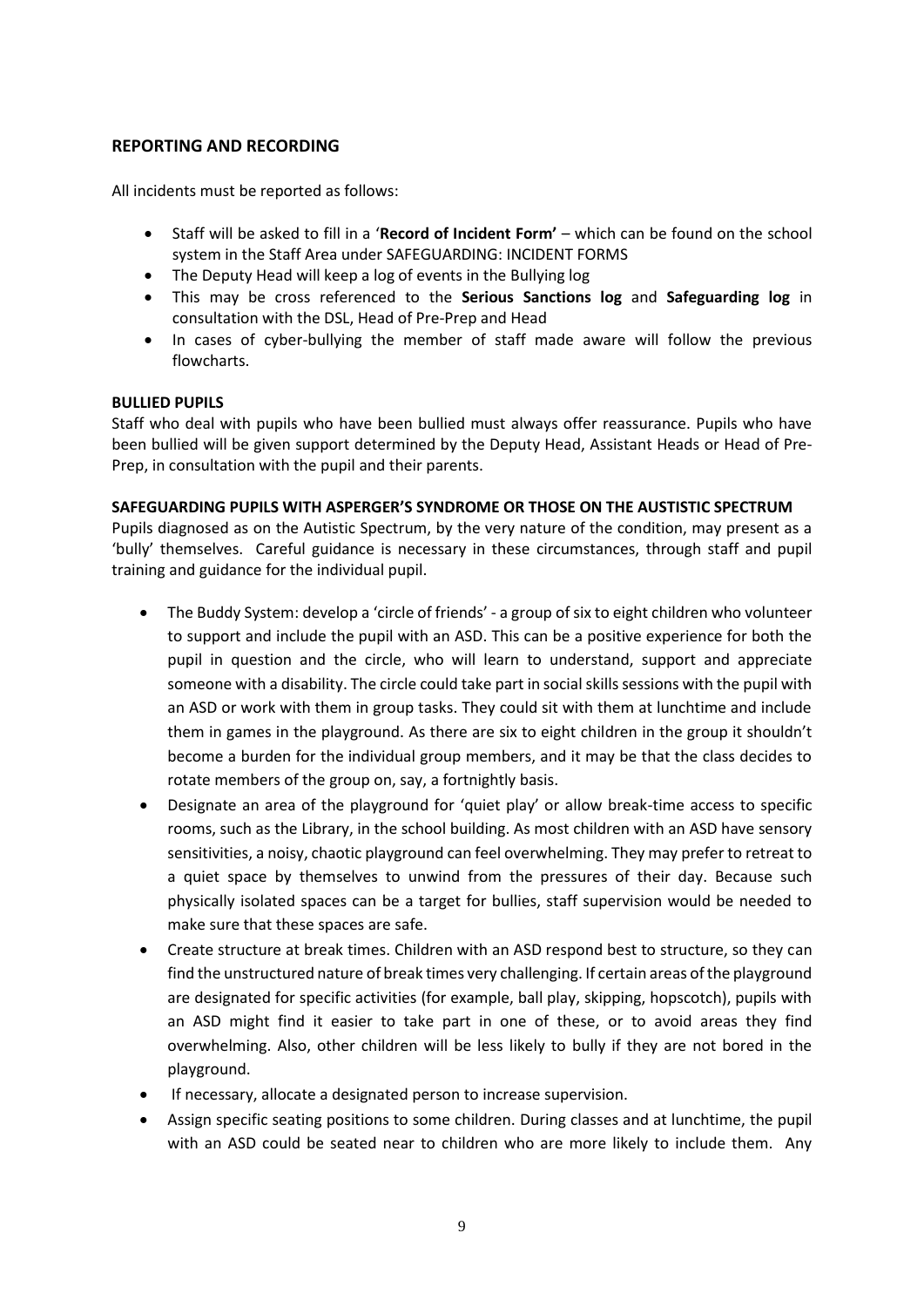children who are likely to bully in pairs could also be separated from each other and from the target.

# **BULLIES**

Changing the attitude and behaviour of bullies will be part of the responsibility of the positive procedures used by the School. However, the school recognises that sanctions will also have to be used against bullies.

#### **SANCTIONS**

Any of the School's formal punishments can be used against bullies as appropriate. For persistent offenders or incidents considered as gross acts of aggression a pupil could be permanently excluded. The sanction should be adjusted according to the particular circumstance. For example, a child with Special Educational Needs and disabilities will need support systems to be in place for management of the situation.

# **INVOLVEMENT OF PARENTS**

Parents, as well as all staff and pupils, should know that the School will not tolerate bullying, and takes a positive approach to educating pupils to combat it.

Parents of pupils who are being bullied and parents of the bullies will be involved in the solution to the problem as appropriate by the Deputy Head and Head of Pre-Prep.

Parents will be informed of the policy and procedures and the possibility of permanent exclusion following gross acts of bullying.

#### **INVOLVEMENT OF PUPILS**

Pupils will be involved in the positive strategies through forms groups. A major part of the programme will consist of educating children on what they should do when they see bullying occur.

#### **Working with reinforcers**

We will listen to their side of the story. Explore the ways in which they were involved and what they could have done differently. Help them to understand the impact of their behaviour on the victim and the bully and agree that their behaviour needs to change. We will refer to the behaviour policy when taking any disciplinary measures. Check in with them to ensure the bullying has stopped.

#### **Working with bystanders or outsiders**

We will explore with them what they may or may not have witnessed. Talk with the whole class, group, or Year group about the collective responsibility to support others that are experiencing bullying, ways they can do this (e.g. by leading victims away from the situation, by changing the subject, or sending a supportive message) and encourage them to alert school staff.

#### **Defenders**

We will explore with them what has happened. Talk about the ways in which they supported the victim of bullying and how it is has made a difference. Praise them for their positive behaviour and talk about ways they can continue to stand up for others and influence reinforcers and bullies to change their behaviour.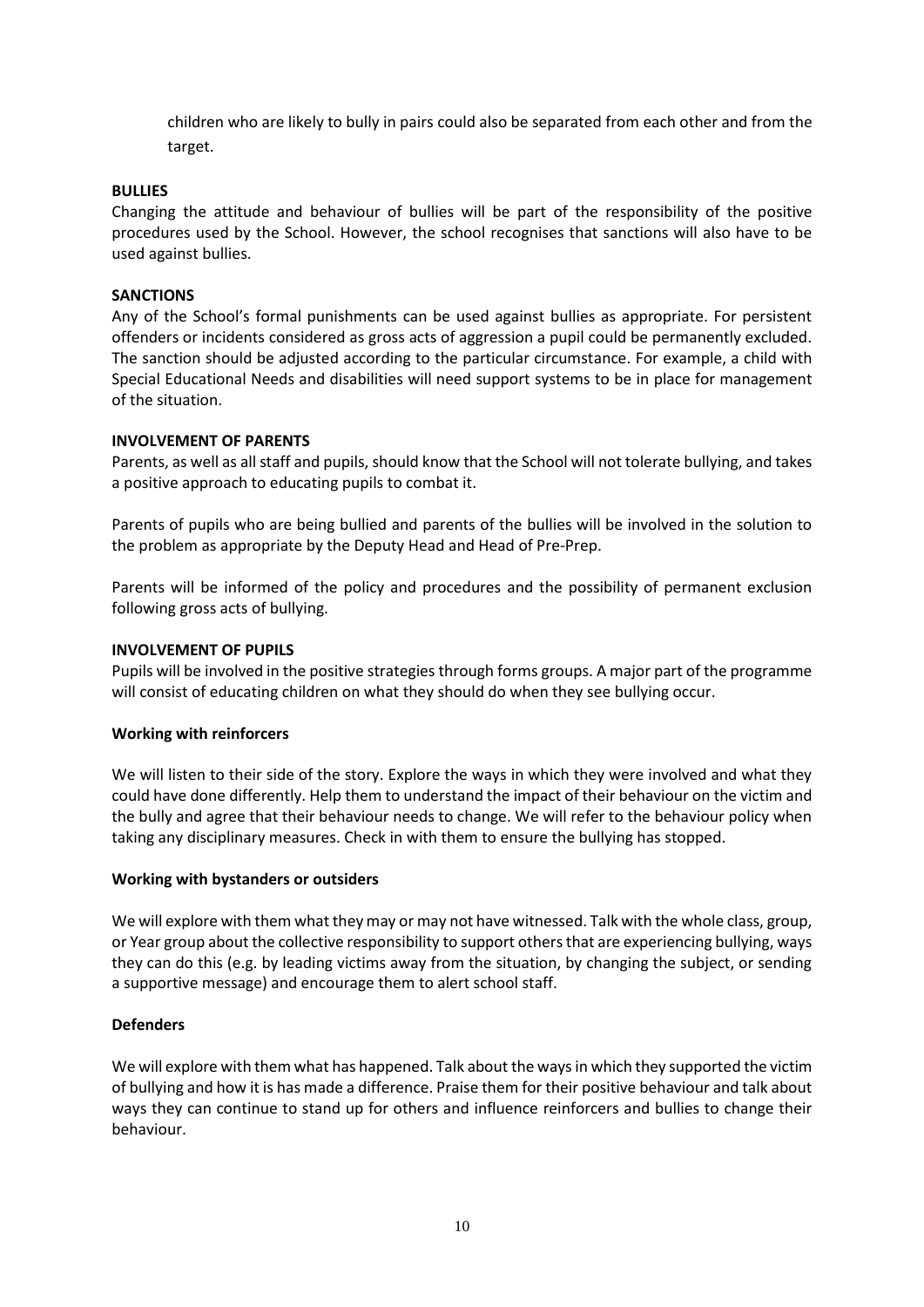# **COUNSELLING**

The School is prepared in appropriate cases to arrange counselling for both the bully/ies and the victim/s. The school also has access to qualified counsellors and can signpost parents of victims and bullies f required. Kidscape gives advice on child safety policy, runs a Helpline for parents and children - Tel: 0845 1 205204 and organises free one-day sessions for victims.

#### **LINKS WITH OTHER POLICIES**

Child Protection Policy Online Safety Policy

APPENDICES:

- 1. DfE Guidance
- 2. Strategies for dealing with bullying: Advice

# **MONITORING AND REVEW**

The Head will keep and consider reports on serious incidents. The Head will consider the reports with the Senior Management Team to determine what can be learned from the incidents and how they were handled with a view to improving the school's strategies.

The Head, who has delegated responsibility to the Deputy Head, will make a termly report to the governing body.

# **APPENDIX 1**

Sevenoaks Prep School pays due regard to the following DfE guidance:

The DfE guidance to which schools must have regard is:

- Keeping Children Safe in Education (Sept 2021) (KCSIE)
- Non-statutory interim supplements to KCSIE: Coronavirus (COVID-19): safeguarding in schools, colleges and other providers (2020 subject to DfE updates) and Safeguarding and remote education during coronavirus (COVID-19)
- KCSIE incorporates the additional statutory guidance, Disqualification under the Childcare Act 2006 (September 2018)
- KCSIE also refers to the non-statutory advice for practitioners: What to do if you're worried a child is being abused (March 2015)
- KCSIE refers also to When to call the police, non-statutory guidance from the National Police Chiefs' Council
- Working Together to Safeguard Children (September 2018 updated in 2019 but without changing the date on the published version) (WT)
- WT refers to the non-statutory advice: Information sharing (2018)
- Prevent Duty Guidance: for England and Wales (March 2015) (Prevent). Prevent is supplemented by non-statutory advice and a briefing note:
- The Prevent duty: Departmental advice for schools and childminders (June 2015)
- The use of social media for on-line radicalisation (July 2015)

(ISI Commentary on the regulatory requirements (September 2020)), Part 3 – Welfare Health and Safety. P35. 184)